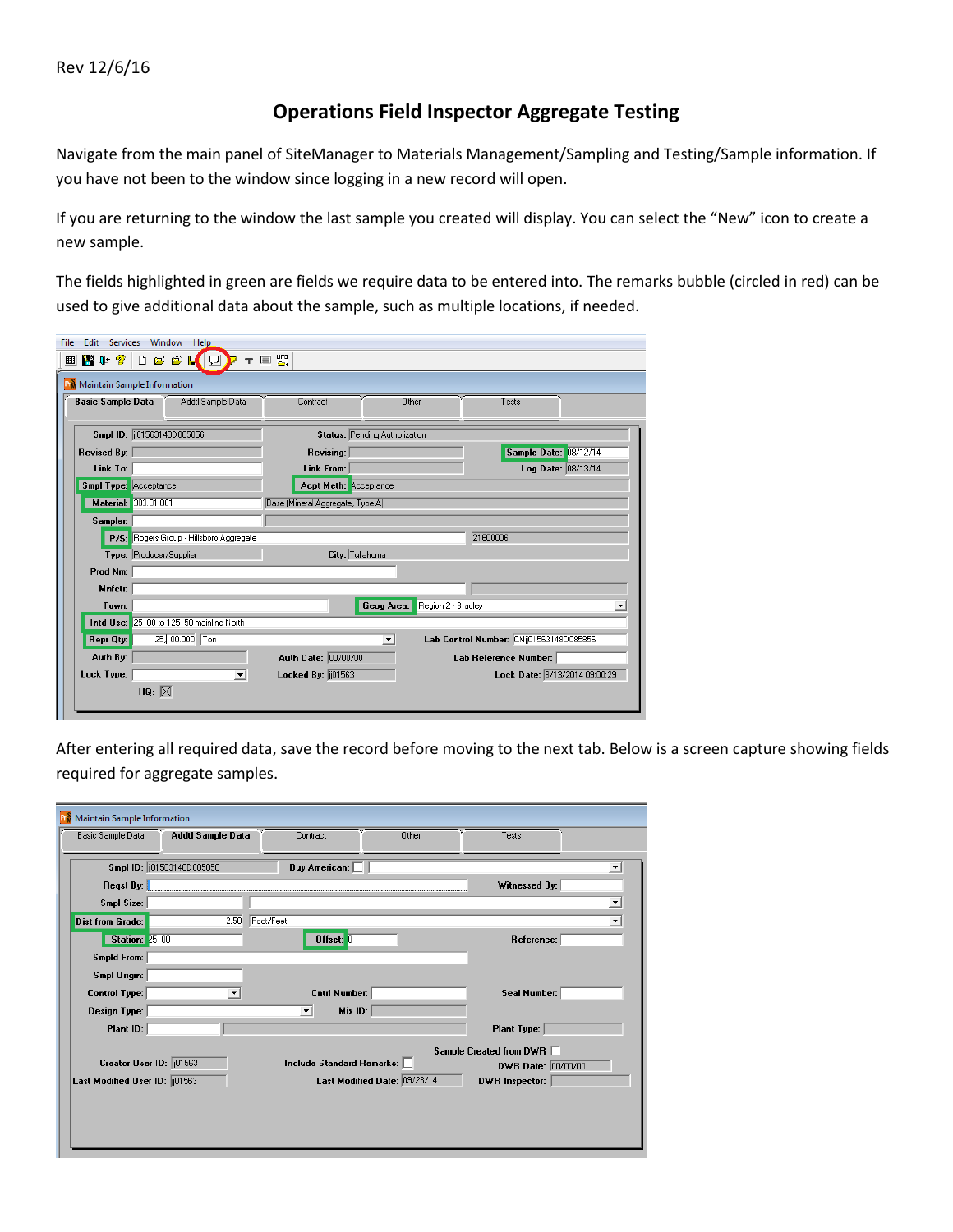The next tab is the "Contract" tab. This is required to link the tests to all contract items the sample represents.

- 1. The screen capture below gives a visual reference for details about the steps required to link contract items.
- 2. Navigate to the "Contract" tab. Select the "New" icon at the top of the window.
- 3. Select the contract in the window that comes up. A window will open that displays all contract items that have the material linked to them.
- 4. You can hold down the Ctrl key on your keyboard while clicking each item you want to document on the sample. Then click OK. NOTE: Remember item codes are selected at the project level. If your contract has more than 1 project, you may need multiple entries for an item.

| Maintain Sample Information<br>Basic Sample Data | Addtl Sample Data                     | Contract                                                   | Other                                                                                                                            |                        | Tests                                                             |                       |
|--------------------------------------------------|---------------------------------------|------------------------------------------------------------|----------------------------------------------------------------------------------------------------------------------------------|------------------------|-------------------------------------------------------------------|-----------------------|
| ii0298513A41252<br>Sample<br><b>Contract ID</b>  | 3<br>Contract    : CNF121             | <b>R</b> <sup>S</sup> Select Contract/Material Information | Please tab out of the field to retrieve the Line Item select list<br>GRADE DRAIN & CONSTRIOF 7 BRIDGES & RETAINING WALL ON SR 84 |                        |                                                                   | $\mathbf{x}$          |
|                                                  | <b>Project Number</b><br>9340-3231-04 | <b>Line Item Number</b><br>0340                            | Proposal Line Number Item Code<br>0340                                                                                           | 303-01                 | MINERAL AGGREGATE, TYPE A BASE, GF                                | <b>Line Item Desc</b> |
| 4                                                | 94840-3231-04<br>9×40-3231-04         | 1730<br>1740                                               | 1730<br>1740                                                                                                                     | 303-01.02<br>303-01.03 | GRANULAR BACKFILL (BRIDGES)<br>GRANULAR BACKFILL (RETAINING WALL) |                       |
|                                                  |                                       | m.                                                         |                                                                                                                                  |                        |                                                                   |                       |
|                                                  |                                       |                                                            | 0K<br>Cancel                                                                                                                     |                        |                                                                   |                       |

Once project items are selected, you are finished with this tab. NOTE: Do not enter quantities, SiteManager tracks required testing by set rate/frequencies based on quantities paid. If you enter a quantity here it will override the rate/frequency and may cause a test shortage.

The next step is selecting the destination lab. Use the "Type" dropdown and select "Destination Lab". Then RIGHT click in the ID field and select "Search" in the window that pops up. Select DEST-TDOT Field Testing. Then save the record.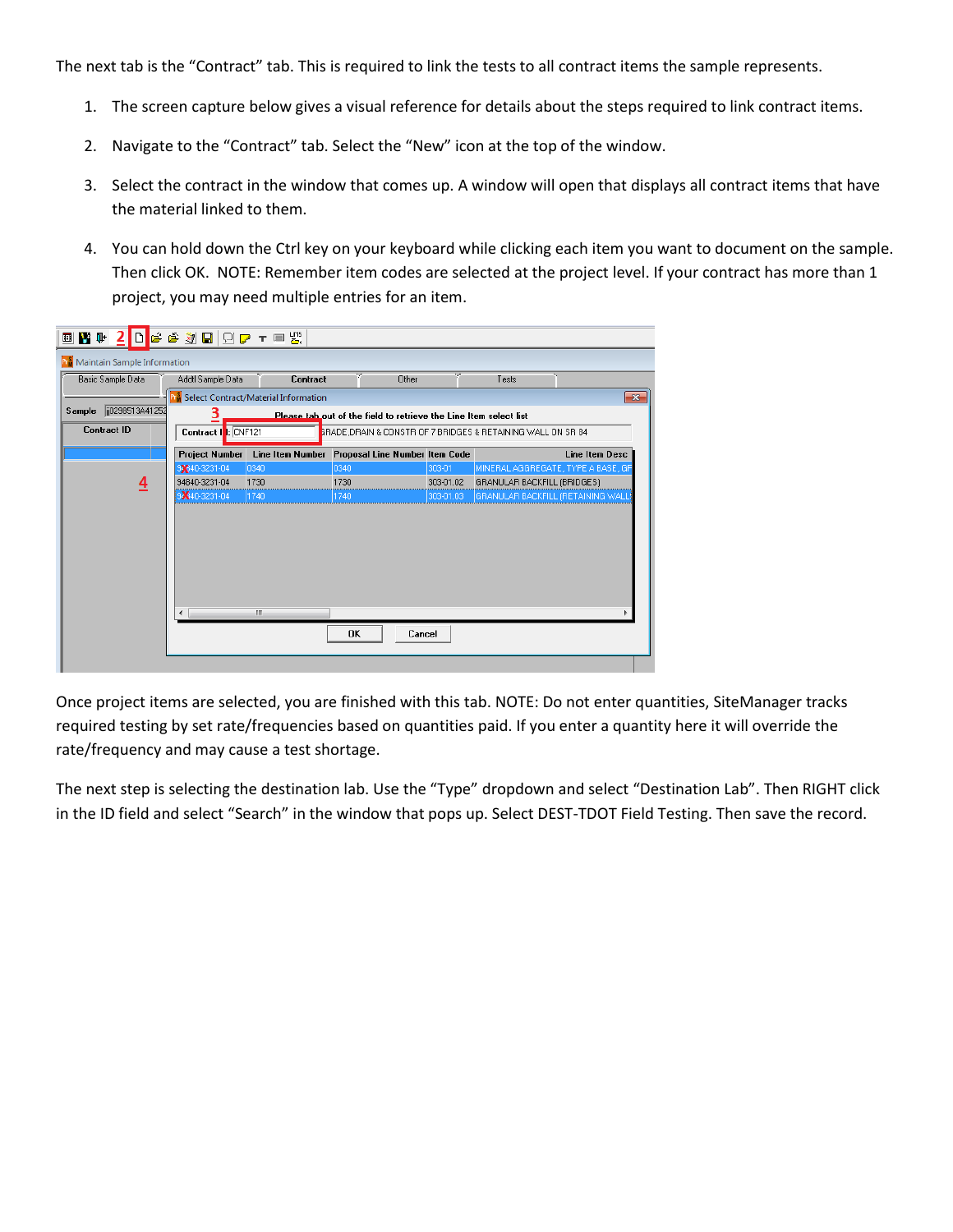| Maintain Sample Information<br>Pr.                      |                   |          |                    |              |
|---------------------------------------------------------|-------------------|----------|--------------------|--------------|
| Basic Sample Data                                       | Addtl Sample Data | Contract | <b>Other</b>       | Tests        |
| ji01563148U090007<br>Sample                             |                   |          |                    |              |
| Type                                                    | ٠                 | m        | <b>Description</b> |              |
| <b>Destination Lab</b>                                  |                   |          |                    |              |
| Search Window                                           |                   |          |                    | $\mathbf{x}$ |
|                                                         | Desunador Lah     |          |                    |              |
| DEST - TDOT Contractor Lab<br>DEST - TDOT Field Testing |                   |          |                    |              |
| Des restort Headquarters/Receiving bock                 |                   |          |                    |              |
|                                                         |                   |          |                    |              |
|                                                         |                   |          |                    |              |
|                                                         |                   |          |                    |              |
|                                                         |                   |          |                    |              |
|                                                         | 0K                | Cancel   |                    |              |

The final step will be selecting tests. Click the "assign tests" icon (T in icons at top of window). This will open a new window; you will have the option to accept default tests or select "More" to open a new window that will allow you to add or removed tests. NOTE: Once tests are assigned, the sample is automatically saved and received in the field lab. You will not be able to make changes to the tests that are assigned to the sample.

|                                      | Window<br>Help       |                             |                                                    |       |
|--------------------------------------|----------------------|-----------------------------|----------------------------------------------------|-------|
|                                      | UMIT 2 DEEYO I DI TI | 圈.                          |                                                    |       |
| <b>S</b> Maintain Sample Information |                      |                             |                                                    |       |
| Basic Sample Data                    | Addtl Sample Data    | Contract                    | <b>Other</b>                                       | Tests |
| <b>M</b> Assign Sample Tests         |                      |                             |                                                    |       |
| Sample ID   101563148U090007         | <b>Sample Type</b>   | Acceptance                  |                                                    |       |
|                                      |                      |                             | <b>Material Code</b><br>303.01.001                 |       |
|                                      |                      |                             | Assigning tests to the sample will lock the sample |       |
|                                      |                      | <b>Accept Default Tests</b> | Cancel                                             | More  |
|                                      |                      |                             |                                                    |       |

You are now ready to go into LIMS and enter your test results.

A few important procedure notes:

- 1. SiteManager requires specific tests to be performed before any payment can be made on aggregate items. If no tests are required first day material is placed (small quantity or temporary) A density sample with test T310 required for payment MUST be created. The sample can be moved thru LIMS without any test data entered, by selecting the "No tests taken" check box. The inspector will be required to describe reason in remarks field of test templates. This will be an "Acceptance" sample.
- 2. After making sure you have an initial sample, there may be days that a small quantity of material is placed, and density is not tested till later. Currently, you add the density testing results to the daily report (DT-0298 or DT-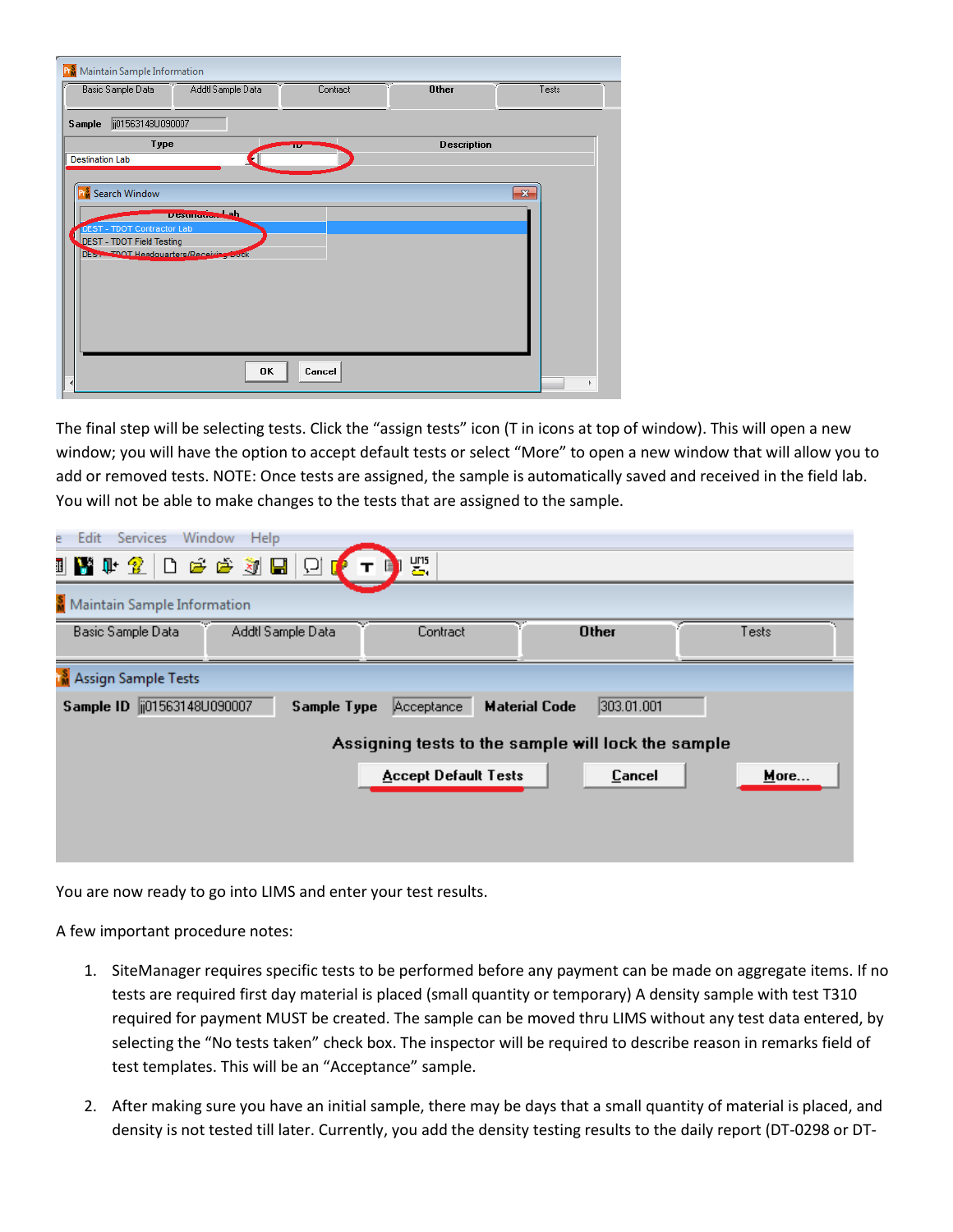0307) matching the location(s) tested. Daily reports will still be used, but you will only need to write the SiteManager sample ID on them, instead of the test results.

3. We have an aggregate field report (RR025b) that can be ran for any contract/item/date range.

At the beginning of the job, the inspector should run report RR069- *Contract Materials Sampling Summary* or RR005- *Materials Sampling Checklist Report Contract Materials Sampling Summary.* These reports list all materials and tests that are linked to each contract item. The rate and frequency of aggregate testing will still be the same as noted in SOP-1-1.

Below is the location of a window in SiteManager (Contract Sampling and Testing) that will show you detailed materials and testing requirements for specific contract items:

| Main Panel                                  | Materials Management(+) | <b>Contract Materials(+)</b> |
|---------------------------------------------|-------------------------|------------------------------|
| <u>Fi</u><br>萼<br>Contract<br>Contract      |                         |                              |
| <b>Materials</b><br>Sampling and<br>Festing |                         |                              |

You select a contract and a specific line item and it will tell you all materials, tests and rate/frequency of testing set up in SiteManager for the material. Below is a screen shot of what this window looks like: